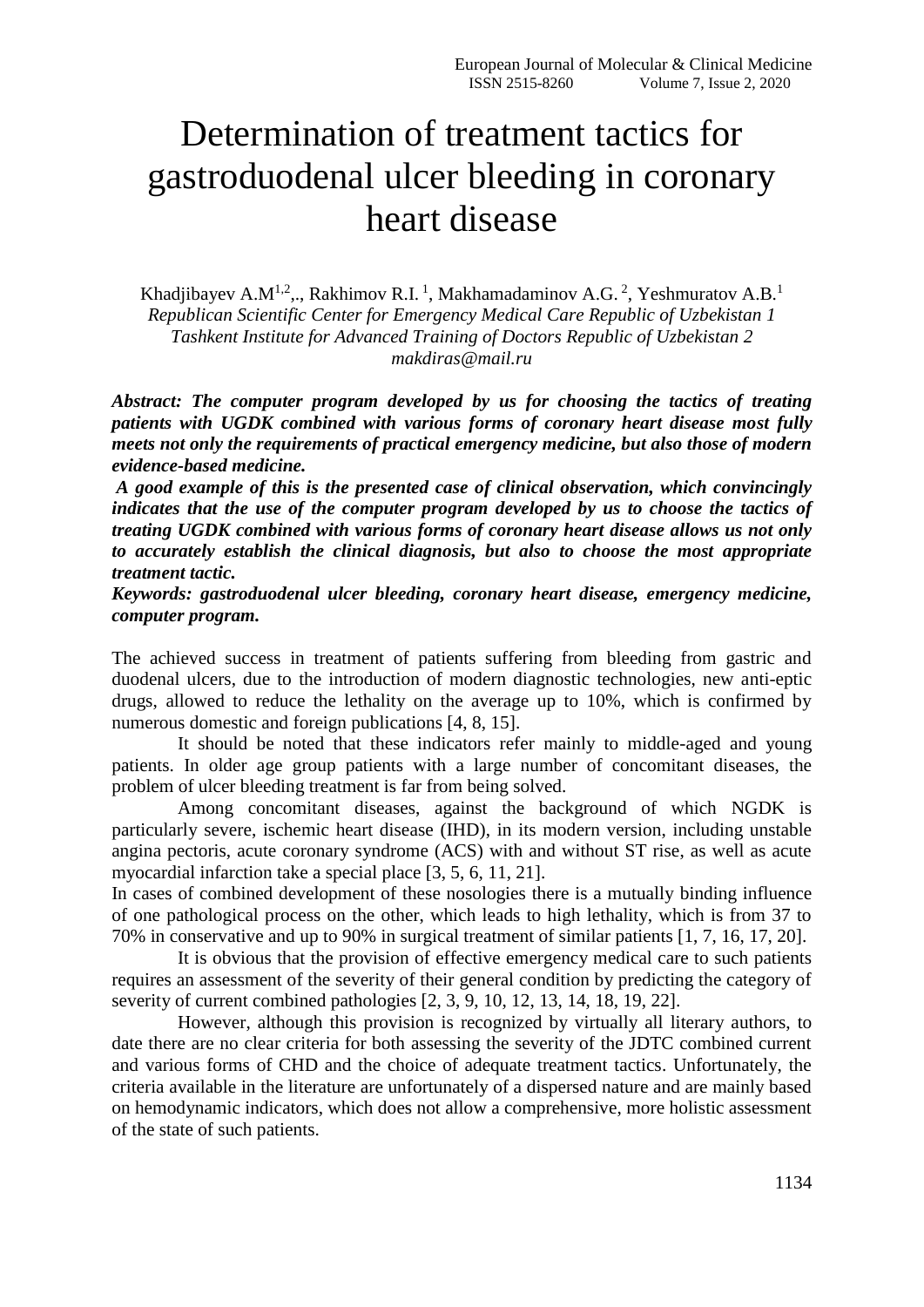In this connection the aim of the present research was the development of computer program for choosing the tactics of treatment of ulcerative gastroduodenal bleeding in case of coronary heart disease.

## **Research material and methods.**

To create a computer program for choosing treatment tactics, we first developed an integral scale for prognostication of the category of severity of the course of JGDK, combined with various forms of CHD, which was later supplemented by data concerning the volume of various treatment manipulations.

These therapeutic data included traditional and advanced conservative therapy regimens, traditional and newly developed endoscopic hemostatic interventions. In addition, the list of therapeutic manipulations included palliative and radical surgical interventions with indications and timing, as well as the necessary preoperative intensive care.

All this various therapeutic arsenal, in independent or combined versions, in the developed computer program had to get its place and the appropriate sound depending on the prognosis data of the category of severity of the current of the existing combined pathologies - JGDK and IBS determined by an integral scale.

To put it another way, it meant using a computer program to create the possibility, firstly, to detect in a series of severe combined pathologies prevailing changes to be corrected, secondly, to establish the volume and types of correction methods, and thirdly, to determine the limits of possibilities of the latter for timely rotation of one treatment method to another.

## **Discussion of the results obtained.**

When performing this rather complex task, the computer program being created, apart from the gravity category itself, was oriented by us to a specific sum of points accumulated by the integral scale in each clinical situation. In our opinion, only the application of this principle, with the help of a computer program, creates an opportunity to cover and display a wide range of treatment options for patients with NGDK combined with various forms of CHD. The next stage of our research was a cybernetic interpretation and processing of the results obtained, which was expressed in the form of creation of a computer program for the choice of treatment tactics for patients with NGDK combined with various forms of ILIs (Fig. 1).



*Figure 1: Computer program for the choice of treatment tactics for patients with JHDK combined with various forms of CHD.*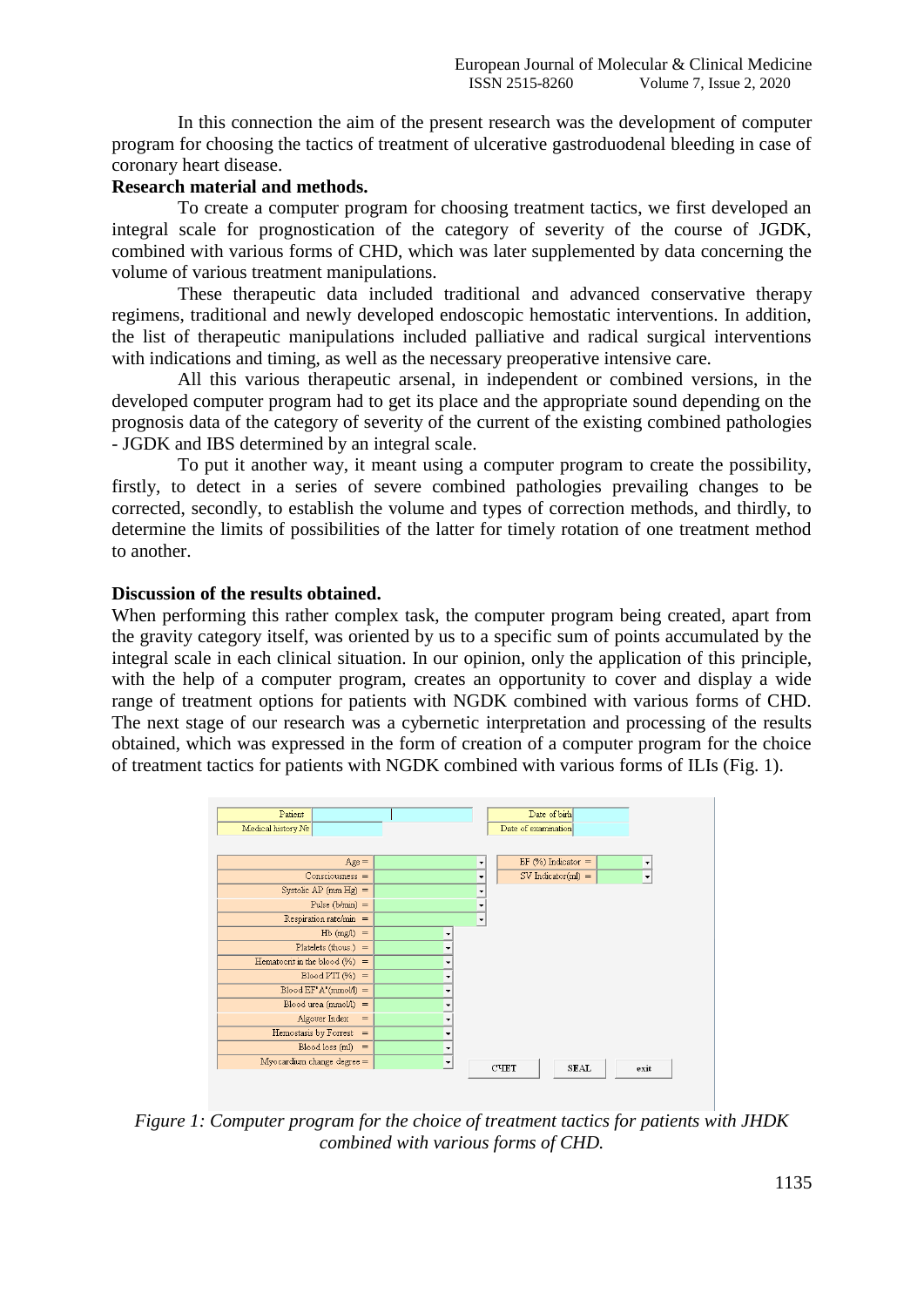The program consists of 2 diagnostic and 1 tactical stages:

1. stage of clinical diagnostics. At this stage, data are collected from general clinical and laboratory and instrumental studies. It should be noted that in case of unstable hemodynamics patients are examined against the background of anti-shock measures and intensive conservative therapy.

2) Stage of data entry into computer program. In this case, collected clinical and laboratory instrumental parameters of patients by practicing physicians are entered into the computer program accordingly.

3. Tactical stage. The computer program, based on the above data, performs automatic calculation and solves the question about the variant of medical manipulations (volume and nature of conservative therapy, types of endoscopic methods of hemostasis, timing and specific nature of surgical interventions, etc.).

We have received patent No. DGU 07622 of the Patent Office of the RU from 24.01.2020 for this computer program.

The distinctive feature of the computer program we have created is that it greatly simplifies the whole procedure for a practical physician, who is required only to enter the required initial parameters. Then the program automatically calculates the accumulated specific points, indicating the category of severity of the course and the recommended type, and the amount of necessary therapeutic manipulations of patients with JGDK combined with various forms of CHD in a particular clinical situation.

It should be noted that the computer program for the choice of treatment tactics for patients with JHDK combined with various forms of CHD is simple enough to use and is available to any practical physician. This, firstly, makes it possible to use it at all levels of the emergency medical care system, including branches and subbranches of RCCEMP, and secondly, to exercise computer control over the dynamics of the treatment process.

As an example of the application of this computer program in the treatment of JGDK patients with CHD we present the following case of clinical observation:

Patient Kashapova M., No. IB:33312/2104, 69, was admitted to the clinic with complaints of burning pains of the backbone, shortness of breath, feeling of air shortage, dry mouth, vomiting, general weakness. In the history of many years suffers from hypertension, CHD, six months ago she underwent OIM, treated inpatiently, then a coronography with 2 stents. Subsequently, she took double antiaggregant therapy. No history of ulcers. On the 6th day of treatment in the emergency cardiology department on the background of anticoagulant and antiaggregant therapy the patient got nausea and vomiting of coffee gooses. The patient's condition progressively worsened, weakness increased. In this connection, the patient was transferred to the surgical resuscitation department after the examination of the surgeon on duty.

*The overall condition of the patient at the time of admission is serious. Skin and visible mucous pale. Patient with medium fatness, peripheral lymph nodes not enlarged. Heart tones muffled pulse 112 beats per minute rhythmic, AD 70/50 mmHg. Lungs have weakened vesicular respiration on both sides. Pulmonary sound is determined at percussion, no painfulness at palpation of chest. Tongue is dry, covered with white plaque. The stomach is soft, painless on palpation. Peristalsis of the intestine is listened to. The chair is tarred, the urination is not impaired.* 

*Patient emergency produced EFGDS, which found an acute ulcer in the area of the stomach body. The latter is covered with a loose, red clot, from under which blood is leaking (Fig. 2).*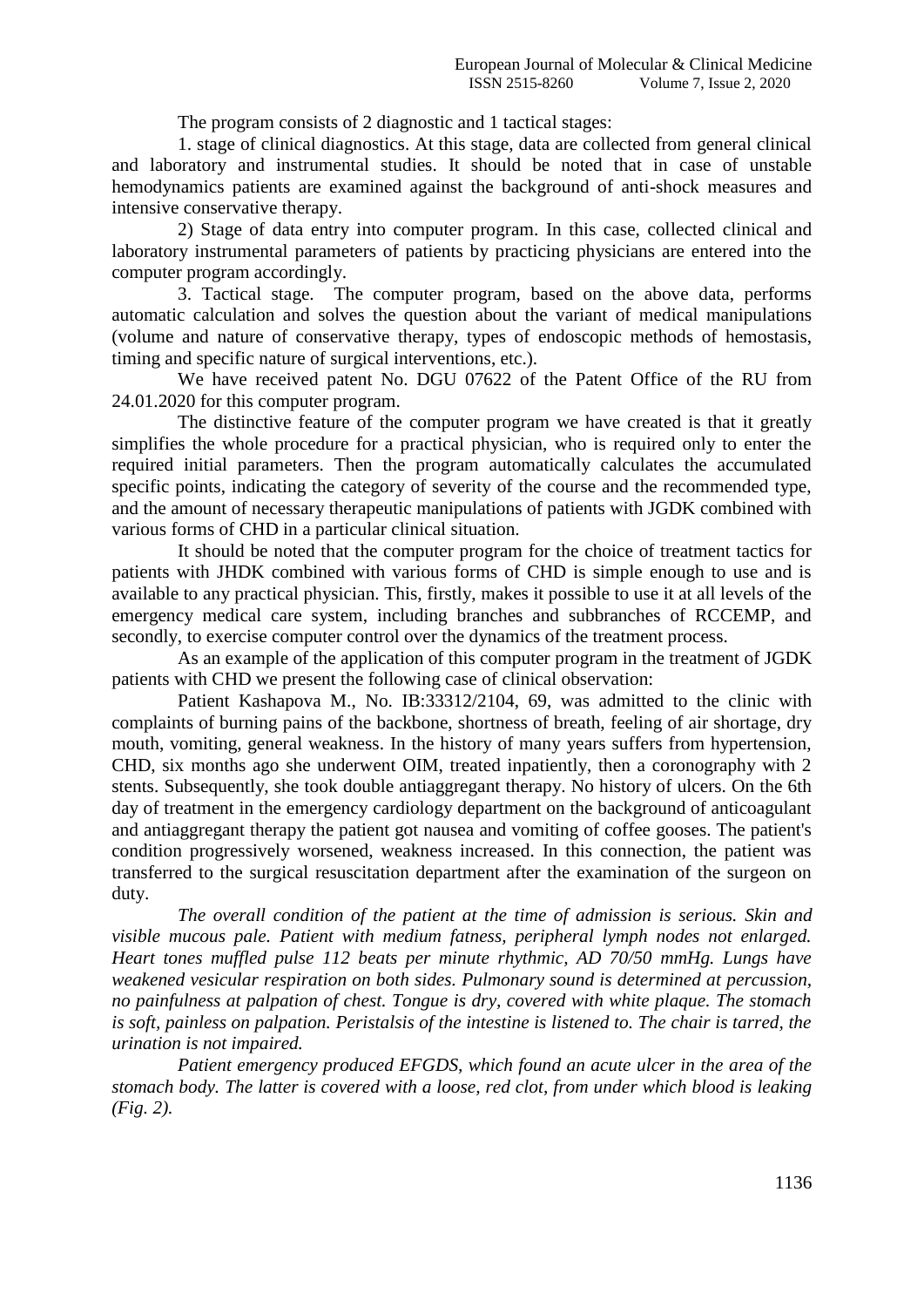

*Figure 2: Patient Kashapova M., and / or number 33312/2104 EGFDS. Acute stomach ulcer. Donkey bleeding on Forrest 1B.*

*Blood tests: hemoglobin - 67.0 g/l, erythrocytes - 2.3 million, leukocytes - 9.7 thousand p/a - 2%, s/a - 84%, o/white - 52, bilirubin - 17.8, direct - 2.3, diastase of blood - 27, FB "A" - 3.4 mmol/l, PIT - 66%.*

*In order to clarify the diagnosis, the patient was made Echo-KG, at which it was found the presence of hypokinesia sites with a decrease in myocardial contractility, a decrease in FS up to 53%, EO up to 101 ml, an increase in CSR 81 ml and CMR 189 ml.* 

*The study of KFC, LDH and troponin in the blood shows a moderate increase. The patient was diagnosed with acute (medicinal) stomach ulcer. Donkey. Bleeding on Forrest 1B. Hemorrhagic shock 2 st. Sop. I.C.S. Oxis without lifting ST.* 

*When you enter all the data on the patient's condition in the computer program was established, the prognosis of the gravity of the flow of NGDK with ISF was 37 points, which corresponded to the third category of gravity. The programme recommended an improved conservative treatment scheme with a new endoscopic hemostasis (Fig. 3).*

*The patient on the background of the improved conservative therapy scheme was carried out a new method of endoscopic bleeding stop (autoplasm + 40% - glucose solution). The bleeding stopped. The patient's condition has stabilized.*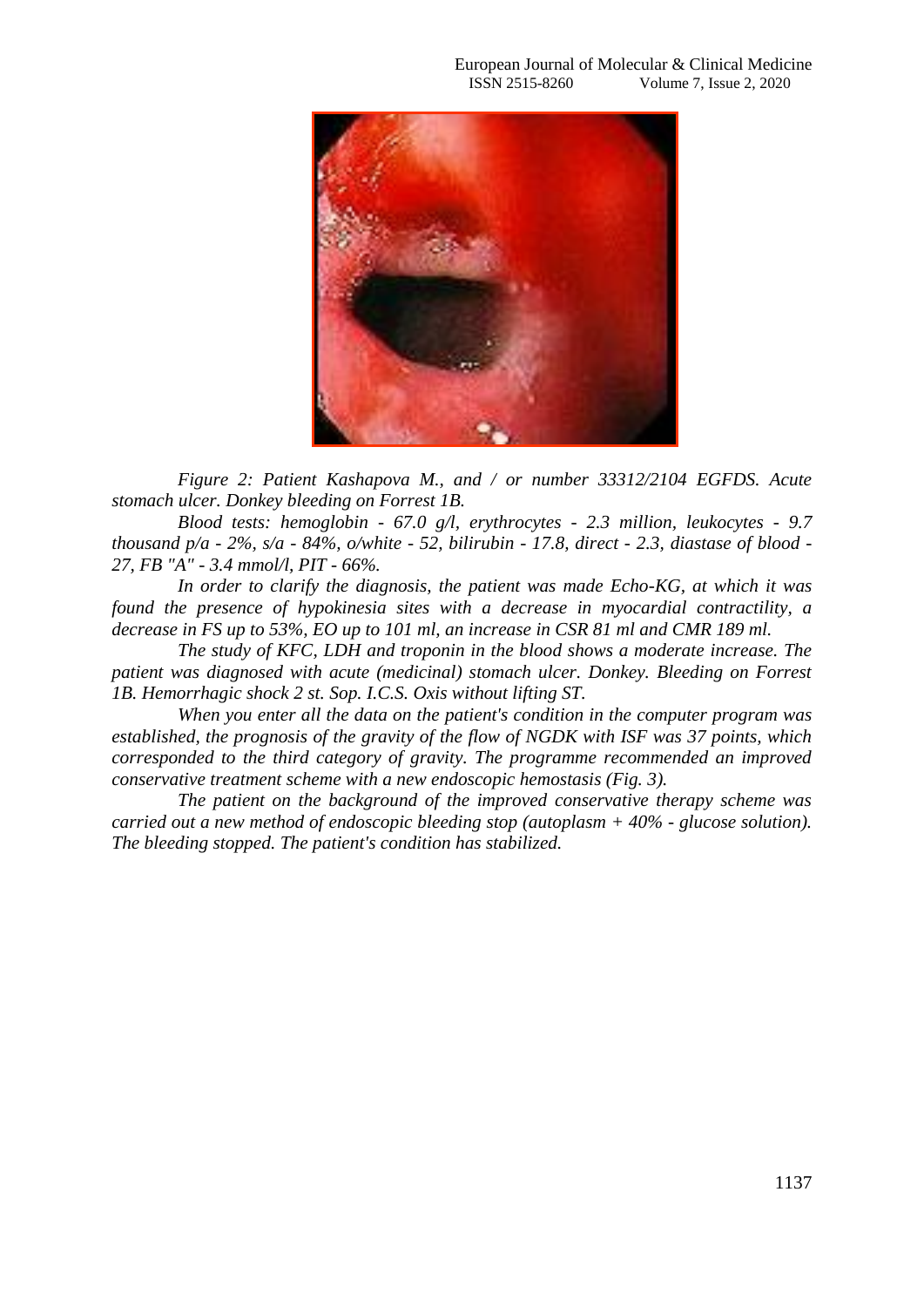| Patient                          |                             | Minnigul Kashapova       |                                                                                         |                          | Date of birh                                                                                                                             |                      | 1951       |                    |  |
|----------------------------------|-----------------------------|--------------------------|-----------------------------------------------------------------------------------------|--------------------------|------------------------------------------------------------------------------------------------------------------------------------------|----------------------|------------|--------------------|--|
| Medical history No<br>33321/2104 |                             |                          |                                                                                         |                          | Date of examination                                                                                                                      |                      | 30.07.2020 |                    |  |
|                                  |                             |                          |                                                                                         |                          |                                                                                                                                          |                      |            |                    |  |
| $Age =$                          |                             | 66-75                    |                                                                                         |                          | EF $(\%)$ Indicator =<br>$35 - 50$                                                                                                       |                      |            |                    |  |
| $Consciousness =$                |                             | Torpor, sopor            |                                                                                         | ۰                        |                                                                                                                                          | $SV$ Indicator(ml) = |            | 40,0 - 60,0 $\sim$ |  |
| Systolic AP $(mm Hg) =$          |                             | 55-69 or 106-120         |                                                                                         | $\overline{\phantom{a}}$ |                                                                                                                                          |                      |            |                    |  |
| Pulse ( $b/min$ ) =              |                             | 70-99 or 151-169         |                                                                                         | $\overline{\phantom{a}}$ | Total sum scores                                                                                                                         |                      | $\equiv$   | 37                 |  |
| $Respiration rate/min =$         |                             | 15-24 or 56-60           |                                                                                         | $\overline{\phantom{a}}$ | Severity degree                                                                                                                          |                      | $=$        | third              |  |
| $Hb$ (mg/l) =                    |                             | $60 - 84$                |                                                                                         |                          | Recommendations                                                                                                                          |                      |            |                    |  |
| Platelets (thous.) $=$           |                             | 100-130                  | ۰                                                                                       |                          |                                                                                                                                          |                      |            |                    |  |
| Hematocrit in the blood $(\%)$ = |                             | from 25 to 35            | Improved conservative therapy + autoplasm (new<br>۰<br>endoscopic method of hemostasis) |                          |                                                                                                                                          |                      |            |                    |  |
| $Blood PTI (%) =$                |                             | $30 - 50$                |                                                                                         |                          |                                                                                                                                          |                      |            |                    |  |
| $Blood EF'A''(mmol) =$           |                             | < 3.0                    | ۰                                                                                       |                          | In recurrent ulcerative hemorrhage<br>Repeated endoscopic hemostasis - in inefficiency -<br>operative interventions of radical character |                      |            |                    |  |
| $Blood$ urea (mmol/l) =          |                             | $7.0 - 28.0$             | ٠                                                                                       |                          |                                                                                                                                          |                      |            |                    |  |
| Algover Index<br>$=$             |                             | $1.5 - 2.0$              | ▼                                                                                       |                          |                                                                                                                                          |                      |            |                    |  |
| Hemostasis by Forrest $=$        |                             | F 2A                     | ۰                                                                                       |                          |                                                                                                                                          |                      |            |                    |  |
|                                  | $\text{ Blood loss (ml)} =$ | more 1 000               | ٠                                                                                       |                          |                                                                                                                                          |                      |            |                    |  |
| $Myocardium change degree =$     | impairment                  | $\overline{\phantom{a}}$ |                                                                                         | <b>CLEAN</b>             | <b>SEAL</b>                                                                                                                              |                      | exit       |                    |  |
|                                  |                             |                          |                                                                                         |                          |                                                                                                                                          |                      |            |                    |  |

*Figure 3: Patient Kashapova M., and / or number 33312/2104 Results of the computer program application*

*On control EGFDS: acute stomach ulcer covered with a grey, fixed clot. There are no signs of blood in the stomach (Fig. 4).*



*Figure 4: Patient Kashapova M., and / or number 33312/2104 Control EGFDS. Acute stomach ulcer. Donkey bleeding on Forrest 2B.*

*Positive dynamics is observed on ECG and Echo-KG. On the background of the conducted scheme of conservative therapy the patient's condition in dynamics with improvement. The patient was transferred to the Emergency Cardiology Department for further treatment, where the conservative therapy was continued. In satisfactory condition on the 17th day she was discharged to outpatient treatment at the place of residence.*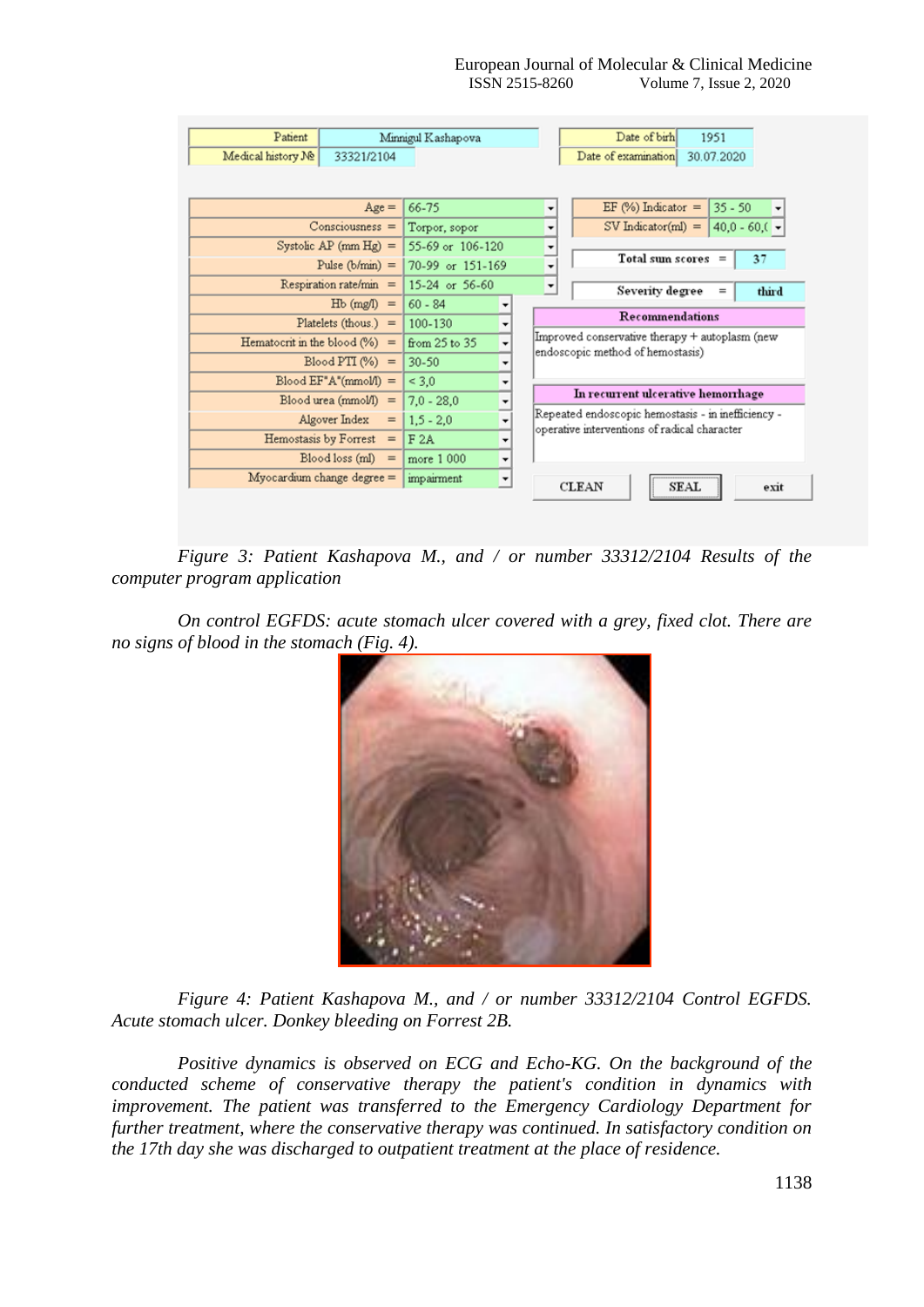## **Conclusion.**

Thus, summarizing all the above, it should be noted that the computer program developed by us to select treatment tactics for patients with NGDK combined with various forms of CHDs most fully meets not only the requirements of practical emergency medicine, but also such modern evidence-based medicine.

A clear example of this is the presented case of clinical observation, which convincingly testifies to the fact that the application of the developed by us computer program of choice of tactics of treatment of patients with NGDK combined with various forms of ILIs allows not only to establish the clinical diagnosis accurately, but also to choose the most correct treatment tactics.

## **References**

- [1] Alekseeva, O.P.; Dolbin, I.V.; Pikulev, D.V. Combined course of ischemic heart disease and gastroesophageal reflux disease (in Russian) //NMG. - 2006. - №7. - P.7- 12.
- [2] Andreev, A.A.; Glukhov, A.A.; Kuritsyn, Yu.G. Assessment of the state severity of the patients with abdominal sepsis on the basis of the developed algorithm (in Russian) // Vestnik of experimental and clinical surgery. 2009. Т. 2. № 3. P. 224-235.
- [3] Vertkin, A.L.; Frolova, Yu.V.; Petrik, E.A.; Adonina, E.V.; Vovk, E.I.; Dzivina, M.I. Gastrointestinal bleeding prevention in case of an acute ischemic heart disease (in Russian) //Consilium medicum. Gastroenterology. -2008. -№2. -P.3-5.
- [4] Gostyshchev V.K., Evseev M.A. Gastroduodenal bleeding of ulcer etiology (pathogenesis, diagnostics, treatment): manual for doctors. - Moscow: GOTAR - Media, 2008, -379 p.
- [5] Ivashkin V.T., Sheptulin A.A., Maev I.V., Baranskaya E.A., Trukh-manov A.S., Lapina T.L. and others. Clinical recommendations of the Russian Gastroenterological Association on diagnostics and treatment of ulcer disease (in Russian) // Russian Journal of Gastroenterology, Hepatology, Coloproctology. -2016. -№ 26(6). -P.40-54.
- [6] Isaev D.N. Surgical aspects of treatment of ulcerative gastroduodenal hemorrhages in patients with coronary heart disease: autoref. d.d.. Cand. of Medical Sciences/Ulyanovsk,  $2003. - 19$  p.
- [7] Iskakov B.S., Seitbekov V.I., Lapin A.M., Kenzhebaev I.D., Makhuayunov A.E. Estimation of risk of gastroduodenal bleeding in patients with acute myocardial infarction //Vestnik of Kazakh National Medical University. -2013 . -№ 4 (2) - P.145-149
- [8] Lebedev N.V., Klimova A.E. Bleeding of gastroduodenal ulcer. -M. BINOM, 2010. 176p.
- [9] Mavlyan-Khojaev R.S., Malikov Yu.R., Rizaev R.M., Adhamov B.A. Integral methods for dynamic assessment of patients with gastroduodenal ulcer bleeding // Newsletter of emergency medicine. -2009. -№ 1. -P-56-58
- [10] Mandel I.A. Tactics of prognostication and prophylaxis of gastroduodenal bleeding in coronary surgery (clinical study): Abstract of dissertation. ... Candidate of Medical Sciences - Novosibirsk, 2014 - 25 p.
- [11] Sayfiddinova M.A., Rakhimova M.E., Razikov A.A. Features of the course of ischemic heart disease in combination with the pathology of gastroduodenal zone (literature review). (in Russian) // Biology and Integrative Medicine 2016 - № 6 -P.98-117.
- [12] Siluyanov C.B., Sobirov M.A., Ardabatsky JI.A., etc. Modern systems for prognosis of bleeding recurrence from gastroduodenal ulcers (in Russian) // Journal of Gastroenterology of St. Petersburg. -2010 - № 3. -T.281.- P. 84.
- [13] Stupin V.A., Siluyanov C.B., Sobirov M.A. Predictions of adverse outcomes of gastroduodenal ulcers // Materials of the XI Congress of Surgeons of the Russian Federation -